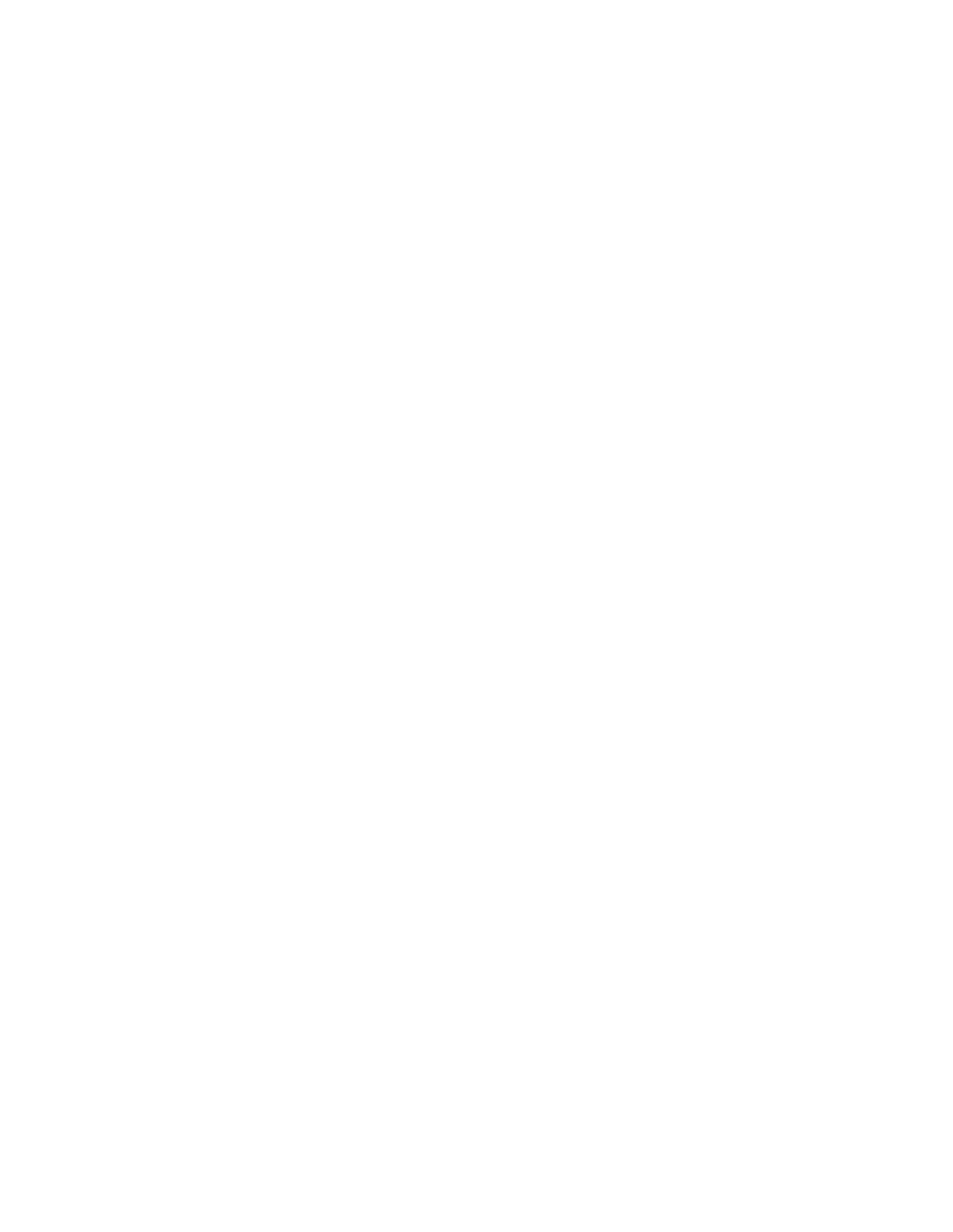**No. 2 Daniel Wirajaya (Indonesia)** Problemas, 2019 (651) Juan Zaldo memorial 5 th Comm.



#2 13+6

Try: 1. Sb4? [2. Se3#] 1. ... cxb4 2. Qxb4# 1. ... Bxg2 2. Be2# But 1. ... Rg7! [2. Se3?]

Try: 1. Sd4?! [2. Qxb5#] 1. ... Bd3 2. Se3# 1. ... cxd4 2. Qb4# But 1. ... Sg3! [2. Qxb5?]

Solution: 1. Bf3! [2. Se5#] 1. ... b4 2. Qa6# [2. Se5?] 1. ... Rxd5 2. Bxd5# 1. ... Kd3 2. Se5#

Three white pieces control c3 in the diagram position. White loses two controls with the try/key and the threat, and Black cyclically defends by eliminating the third one (Zappas Theme).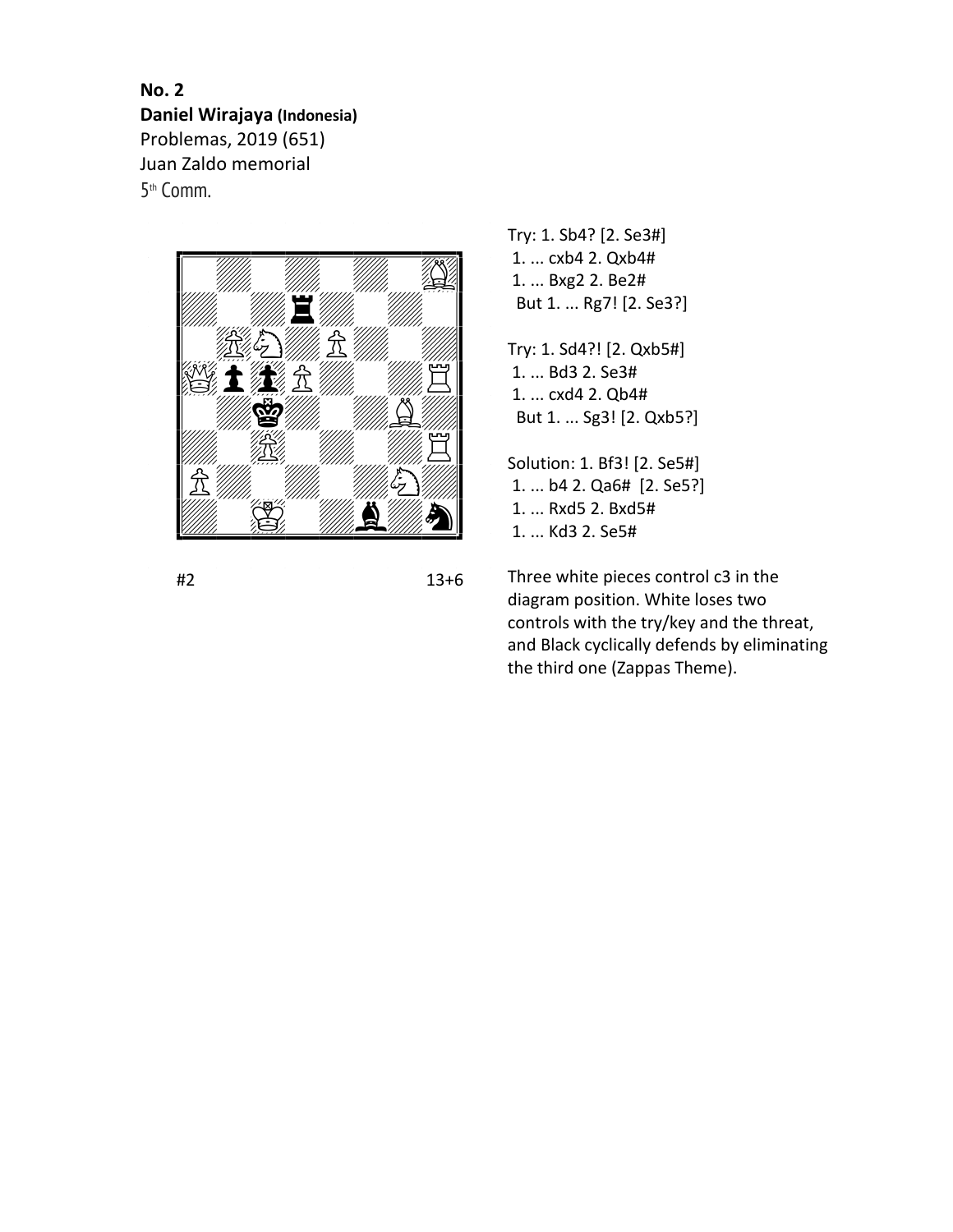**No. 3 Daniel Wirajaya (Indonesia)** Problemas, 2021 (996) Jubileo Imanol Zurutuza-60 3 rd HM



#2 11+8

Try: 1. Bg1 (B~)? [2. Sc5#] 1. ... Bxa4 2. Qd5# 1. ... Qa1 2. Re3# But 1. ... Rc6!

Try: 1. Bd6? [2. Sc5#] 1. ... Bxa4 2. Qxb7# But 1. ... Qa1! (2. Re3??)

Try: 1. Bd4? [2. Sc5#] 1. ... Rc6 2. Rxe5# 1. ... Qa1 2. Re3# But 1. ... Bxa4! (2. Qd5??)

Solution: 1. Be3! [2. Sc5#] 1. ... Rc6 2. Sg5# 1. ... Qa1 2. Sf2# 1. ... Bxa4 2. Qd5# 1. ... Qxe3 2. Sxc3#

In the first try, Black has two thematic defenses, 1… Bxa4 and 1… Qa1, both resulting in mates by wQ and wR. 1… Rc6! refutes.

The second try prevents the refutation by closing e6-c6, which also closes d7-d5, preventing mate by the wQ. But the corresponding Black move (1… Bxa4) doesn't refute (as usually is the case in White Correction problems), for the mate is changed. The refutation comes from the other black defense, as White loses control over d4 and d5.

The same thing happens in the third phase. Black refutes not because the White mating move is no longer available, but due to another detrimental effect of the try.

In trying to accommodate for 1… Rc6, the problem shows triple Kharkov-2 Theme.